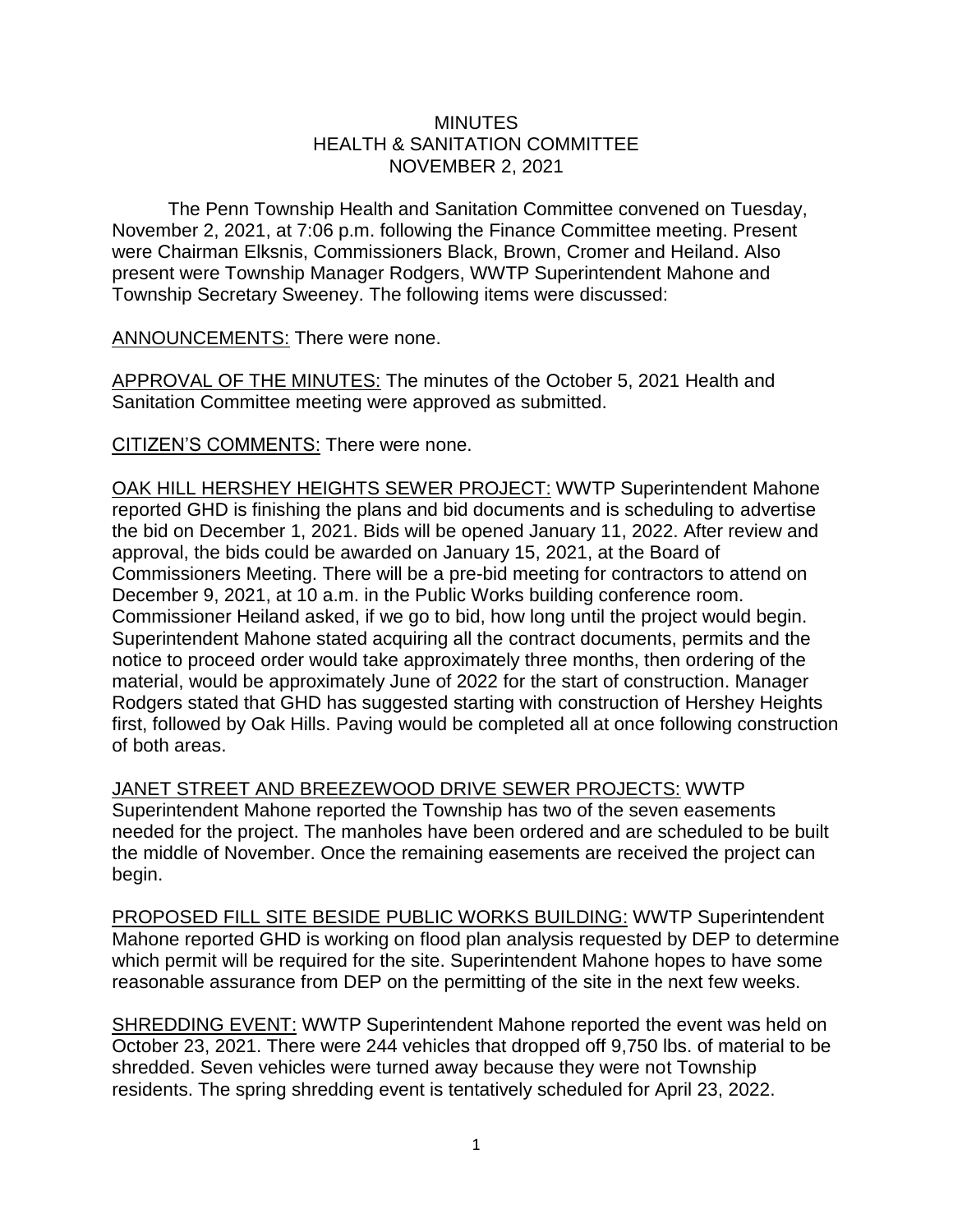Superintendent Mahone asked the committee if they would like to hold the food drive at this event. The Committee agreed the food drive should be held, and requested Superintendent Mahone to make the arrangements. Manager Rodgers reported the Township is offered a limited amount of shredding at no cost during each shredding event. The Police department has been able to shred their documents at this time. As a result, the municipal office documents have been put on hold as the amount to be shredded is increasing. The Township may incur a fee at a future shredding event to have the documents shredded.

RADIO REPLACEMENT PROJECT: WWTP Superintendent Mahone reported that he met with Fire Chief Clousher, AJ Grim, from Hanover Borough, Scott Palermo and Nick Coby from B. Moyer Radio about what would be the best solution to increase the Township's and the Hanover Borough's radio coverage and what equipment can still be used or be replaced.

Two options were discussed.

Option #1: To build the infrastructure with repeater antennas and purchase new portable and/or mobile radios. The cost of the portables would be \$700 each, and the mobiles would be \$1,000 each.

Option #2: To use the York County infrastructure and purchase portable radios for \$2,000 each.

The current Township radios and the low band frequency has been phased out. The Township and the Borough are going to provide B. Moyer Radio with a count of portables and mobiles that would be needed to replace existing equipment. There was also discussion by A.J. Grim that if the Township and the Borough did this as a joint project, there may be a possibility a portion could be funded by a grant. Mr. Grim indicated he would speak with Representative Kate Klunk to see if there are any grant funds available. There was also discussion of the possibility of using funds from the American Rescue Act Plan. B. Moyer will be looking at potential antenna sites that would provide coverage for all of the Township and Hanover Borough. Possible sites that were mentioned were the Clover Lane Fire Station, Wirt Park Fire Station, South Western School District and West Manheim Elementary School. When B. Moyer Radio gets the equipment count from the Township and the Borough they will provide quotes for both options for evaluation. Superintendent Mahone reported the Township currently has forty mobile units in service at this time. Commissioner Cromer stated it would be more beneficial to have our own infrastructure with the Borough, as we would have more control over the system rather than going with York County's system. The Committee also discussed the benefits of mobile units over portable units. Commissioner Black suggested if there are cell towers within the Township and the Borough area they may be required to co-locate with local government under the federal law. Superintendent Mahone will research this option.

OTHER MATTERS: WWTP Superintendent Mahone reported the Township has gained 2,938 nitrogen credits, and 948 phosphorus credits available for sale. Hanover Foods is interested in purchasing 56 phosphorus credits. Superintendent Mahone will put the remaining credits on the market.